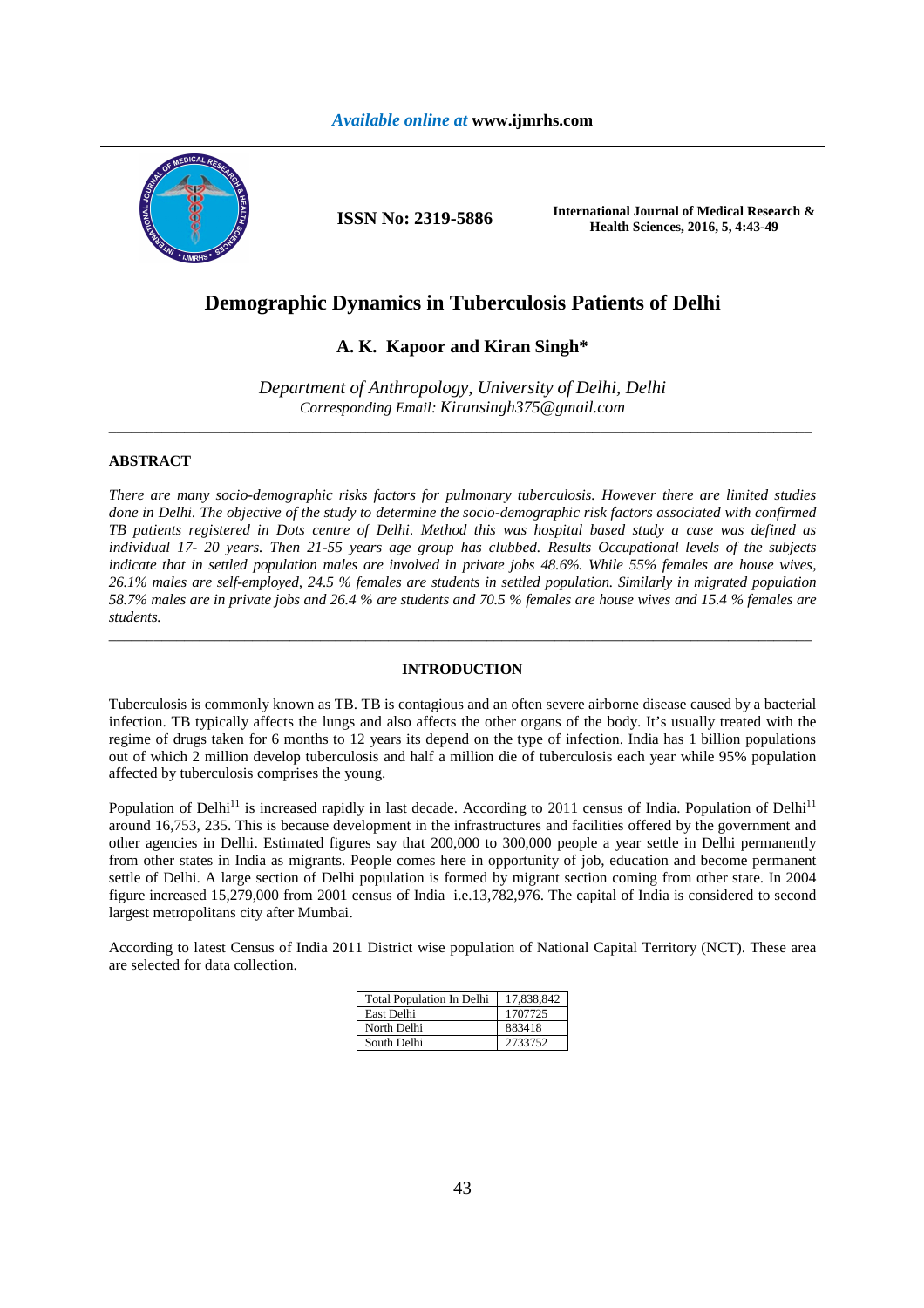

**Fig.2 Map of East Delhi** 

Social and Health Condition in Delhi: Delhi is capital city of India has market economic system. All populations are provided with drinking water, electricity facilities. Transport amenities like metros trains, charted bus,railway stations. The roads are connected with the flyover, modern infrastructure roads. Government has provided with the Dots centre in every district of Delhi with laboratory labs.

## **MATERIALS AND METHODS**

Present study is an analysis of patients record among population of Delhi living in the area East Delhi, North Delhi and South Delhi. This record compromise of Parameter such as age, sex, education, occupation, personal income, age at marriage, marital status, number of children. TB category (I,II or III), site of disease for all consecutive cases.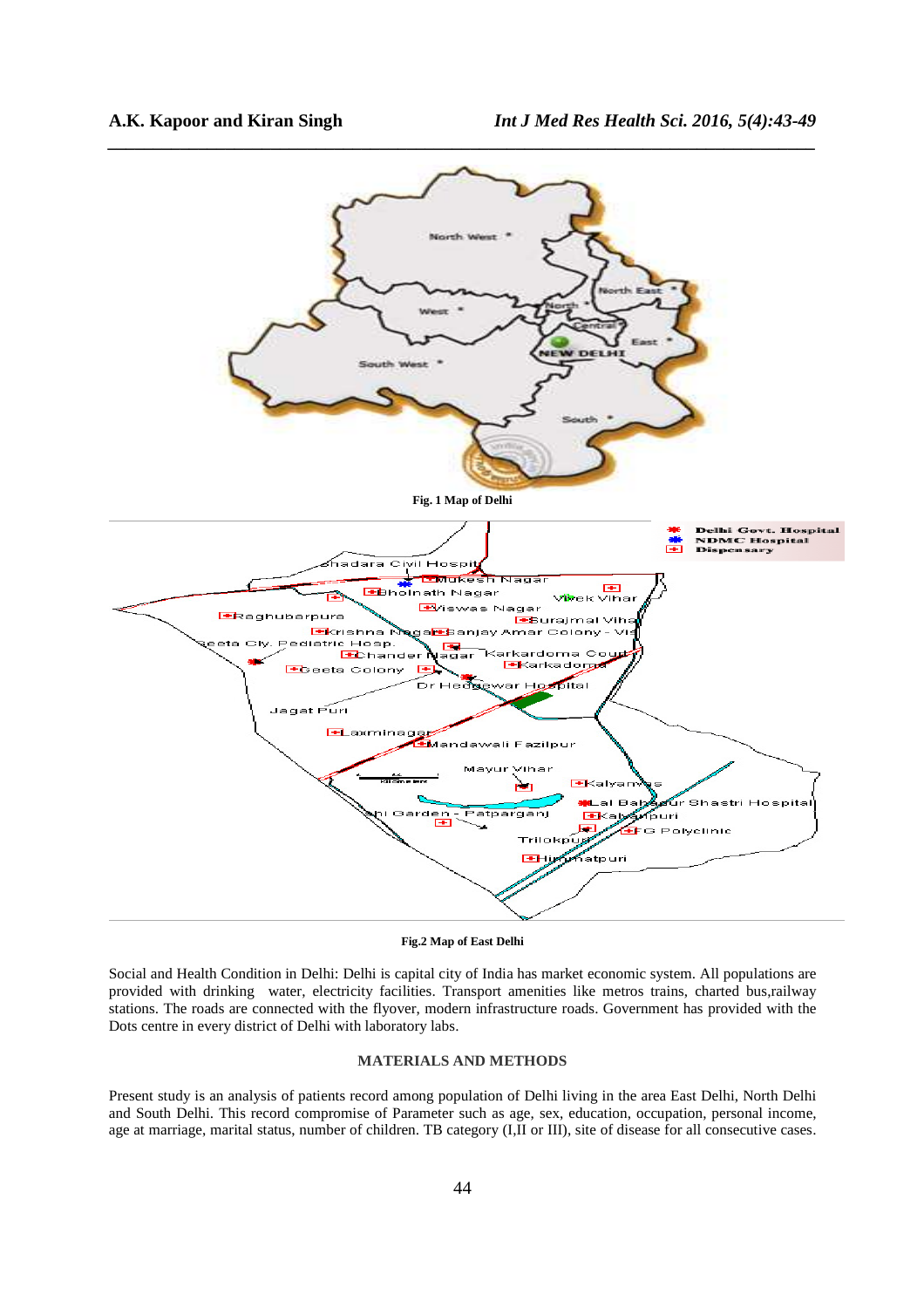Diagnosis as having Tuberculosis patients and administered DOTs at the area DOTS Centre between July 2015-Nov 2015. We have chosen the population i.e. settled and migrated population in Delhi. To compare the difference between the two population. Which population is more affected at which age group. Random sampling method was used to collect data. A total of 569 households formed the part of the study and an equal number of respondents were interviewed using various interview schedule developed for the study. Interview schedule include section of sociodemography. Which consist age, sex, caste, religion, marital status. Age at marriage, number of children, number of household members in family. Settled and migrated population is chosen for comparison purpose and to observe which group of the population is more affected by TB.

*\_\_\_\_\_\_\_\_\_\_\_\_\_\_\_\_\_\_\_\_\_\_\_\_\_\_\_\_\_\_\_\_\_\_\_\_\_\_\_\_\_\_\_\_\_\_\_\_\_\_\_\_\_\_\_\_\_\_\_\_\_\_\_\_\_\_\_\_\_\_\_\_\_\_\_\_\_\_*

Study Techniques: A schedule was made in which various closed end questionnaire were with form demography. Data Processing-After completion of field data collection each proforma was be edited and entered in MS-Excel data sheet. Socio-demographic variables concerning gender, marital status, age, type and size of the family as well as SES indicators of social class were included in the analysis. SES socio economic status was calculated by the Kuppu Swamy<sup>1</sup> method in India. Score for SES was calculated according to Kuppu swamy<sup>1</sup> parameter 2014 which include the education, occupation and family income per month.

**Total Score card according to the Kuppu Swamy<sup>1</sup> 2014** 

| Sr. no. | Score  | Socioeconomic Class |
|---------|--------|---------------------|
|         | 26-29  | Upper $(I)$         |
| 2.      | 16-25  | Upper Middle $(II)$ |
|         | 11-15  | Lower Middle (III)  |
|         | $5-10$ | Upper Lower (IV)    |
|         | .,     | Lower $(V)$         |

Data Collections: All Individuals were questioned by the trained fieldworkers. The interviews were conducted face to face in Dots centre of Delhi selected district. Selected districts for field are East, North and South Delhi. Several patients came to Dots centre. Most of them lived in urban slum of Delhi. Some of the Dots centre did not possess separate consulting rooms. So some time surrounding noise are problem in interviews.

#### **RESULTS**

Table 1Present information on Demographic, Socioeconomic status of the studied population in Delhi. The age range in the present study 17-55years.Subjects are divided into different age groups for comparison like 17,18,19,20 yrs., 21-25 yrs., 26-30 yrs., 31-35 yrs., 36-40 yrs., 41-45yrs, 46-50yrs, and 51-55yrs respectively. Precautionary measures were taken to include the uniform population size in each age cohort. In both genders senior secondary education levels in males are 23.9% & females are 16.3% more in settled population and illiterate in male 26 % and female 38% educated level in migrated population. And major emphasis was on what percentage for secondary and senior secondary education level was obtained by studied population. It was resulted that 23.9% male, 16.3% female of settled population and in migrated population 20.7% male & 11.5% female are obtained senior secondary level education. Whereas it's shocking result that only 1.3% female are obtained post-graduate level education none of the sexes found to be post-graduate level education among settled population.

Occupational levels of the subjects indicate that in settled population males are involved in private jobs 48.6%. While 55% females are house wives, 26.1% males are self-employed, 24.5 % females are students in settled population. Similarly in migrated population 58.7% males are in private jobs and 26.4 % are students and 70.5 % females are house wives and 15.4 % females are students.

Socio-economic status (SES) has been calculated according to Indian criteria Gururaj divided into five categories. There is no one in SES I category whereas SES IV category has the highest percentage of males (32.9%) and also the highest percentage of females (66.7%). While in migrated population results are almost similar. SES IV category has highest percentage of males (54.9%) and females (70.5 %) and only .7% males of settled population are in lower V category.

Personal Income of individual subjects of males is 27.5% higher (6000-8000 Rs.) per month and in females 3.4 % in (2000-4000, 8000-10,000 Rs.) per month and 0.5 % only shows in settled males. Similarly 32 % males earning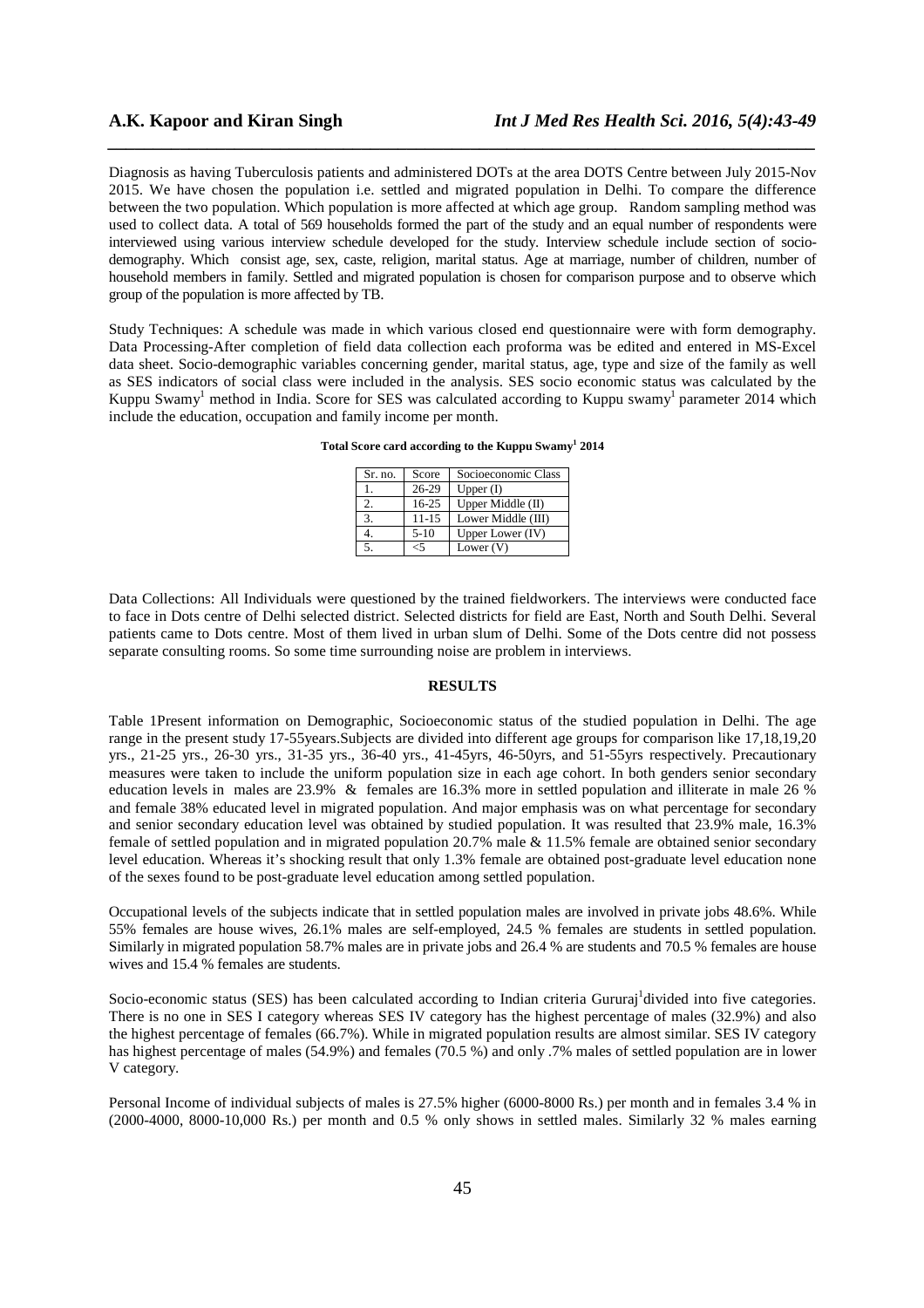6000-8000 Rs. per month and 5.1 % females earning 6000-8000 per month in migrated population . 16.7 % male's 85% females of settled who having no salaries while in migrated 25.4% males and 87.2% females having nopersonal income per month. Females are greater in number for both populations.

*\_\_\_\_\_\_\_\_\_\_\_\_\_\_\_\_\_\_\_\_\_\_\_\_\_\_\_\_\_\_\_\_\_\_\_\_\_\_\_\_\_\_\_\_\_\_\_\_\_\_\_\_\_\_\_\_\_\_\_\_\_\_\_\_\_\_\_\_\_\_\_\_\_\_\_\_\_\_*

Age at marriage level in males at 16-19 age is 17.1% higher and 1.8 % are lowest. 45% males are not married till present age. They are mostly youngster and 28.6% are 16-19 age of female are higher and lowest is 7% at 28-30 age of marriage 36.7% of females who are not married till are youngster in settled population. While in migrated population 18.9% are at 20-23 age of marriage 55.7% males are not still married mostly are youngster and 38.5% females are at 16-19 age followed by 19.2% at 20-23 age of marriage and 21.8 % females are not married mostly youngster in migrated population.

Marital status level are categorised into married, unmarried and widowed. 55.4% males are married and 44.6% are unmarried males. 60.5% females are married and 37.4% female are unmarried. 20% are widowed females in settled settings. While in migrated 56.6% unmarried males 43.4% are married. Females 76.9% are married which are highest in both population and 23.1% are unmarried females.

In population number of children's who are below age of 15 years in family having 24.3% of one child followed by 18.5% , two child below age of 15 years in their house. While in females 28.6% have two child, one child 32%. Having 2 child in family is highest and lowest is 7%. Family having 6 children in house and 29.3%.Who does not have any child in houses is 29.3%. who doesn't have any child in house of settled population. Similarly in migrated population 24.6% are 1 child, 12.3% are 2 child and 53.3% are no child. In females 34.6% with 1 child, 25.61% with 2 child and 28.2% no child in houses found. Age at menarche at age 13 years is 42.2% in settled and in migrated is 55.11%.

|                                                                                                                                                                                                                                                   | Settled (N=369) |              |                  |              | Migrated (N=200) |                  |                  |                  |  |  |
|---------------------------------------------------------------------------------------------------------------------------------------------------------------------------------------------------------------------------------------------------|-----------------|--------------|------------------|--------------|------------------|------------------|------------------|------------------|--|--|
| Variables                                                                                                                                                                                                                                         | Male $N(222)$   |              | Female $(N=147)$ |              | Male $N(122)$    |                  | Female $(N=78)$  |                  |  |  |
|                                                                                                                                                                                                                                                   | N               | $\%$         | N                | $\%$         | N                | %                | N                | %                |  |  |
| Age Groups                                                                                                                                                                                                                                        |                 |              |                  |              |                  |                  |                  |                  |  |  |
| 17yrs.                                                                                                                                                                                                                                            | 20              | 9.0          | 18               | 12.2         | 11               | 9.1              | $\overline{2}$   | 2.6              |  |  |
| 18yrs.                                                                                                                                                                                                                                            | 14              | 6.3          | 8                | 5.4          | $\tau$           | 5.8              | $\mathbf{1}$     | 1.3              |  |  |
| 19yrs.                                                                                                                                                                                                                                            | 7               | 3.2          | 5                | 3.4          | 3                | 2.5              | $\overline{2}$   | 2.6              |  |  |
| 20yrs.                                                                                                                                                                                                                                            | 9               | 4.1          | 9                | 6.1          | $\overline{7}$   | 5.8              | 5                | 6.3              |  |  |
| $21-25$ yrs.                                                                                                                                                                                                                                      | 29              | 13.1         | 33               | 22.4         | 28               | 23.1             | 27               | 34.5             |  |  |
| 26-30yrs.                                                                                                                                                                                                                                         | 37              | 16.7         | 31               | 21.1         | 32               | 26.3             | 19               | 24.4             |  |  |
| 31-35yrs.                                                                                                                                                                                                                                         | 18              | 8.1          | 10               | 6.8          | 6                | 5.0              | 7                | 9.0              |  |  |
| 36-40yrs.                                                                                                                                                                                                                                         | 31              | 14.0         | 12               | 8.2          | 12               | 9.9              | 6                | 7.7              |  |  |
| 41-45 yrs.                                                                                                                                                                                                                                        | 21              | 9.3          | 9                | 6.1          | 11               | 8.3              | 6                | 7.7              |  |  |
| 46-50yrs.                                                                                                                                                                                                                                         | 24              | 10.1         | $\overline{3}$   | 2.0          | 3                | 2.5              | $\mathbf{1}$     | 1.3              |  |  |
| 51-55yrs.                                                                                                                                                                                                                                         | 12              | 6.1          | 9                | 6.1          | $\overline{c}$   | 1.7              | $\overline{2}$   | 2.6              |  |  |
|                                                                                                                                                                                                                                                   | Education       |              |                  |              |                  |                  |                  |                  |  |  |
| Illiterate                                                                                                                                                                                                                                        | 50              | 22.5         | 35               | 23.8         | 26               | 21.5             | 30               | 38.5             |  |  |
| Literate                                                                                                                                                                                                                                          | 26              | 11.7         | 20               | 13.6         | 14               | 11.6             | 14               | 17.9             |  |  |
| Primary                                                                                                                                                                                                                                           | 37              | 16.7         | 23               | 15.6         | 24               | 19.8             | 8                | 10.3             |  |  |
| Higher secondary                                                                                                                                                                                                                                  | 26              | 11.7         | 23               | 15.6         | 12               | 9.9              | $\overline{7}$   | 9.0              |  |  |
| Senior Secondary                                                                                                                                                                                                                                  | 53              | 23.9         | 24               | 16.3         | 25               | 20.7             | 9                | 11.5             |  |  |
| Graduate                                                                                                                                                                                                                                          | 30              | 13.5         | 22               | 15.0         | 20               | 16.5             | 9                | 11.5             |  |  |
| Post-Graduate                                                                                                                                                                                                                                     |                 |              |                  |              |                  |                  | 1                | 1.3              |  |  |
|                                                                                                                                                                                                                                                   |                 |              | Occupation       |              |                  |                  |                  |                  |  |  |
| Govt. Job                                                                                                                                                                                                                                         | 10              | 4.5          | 1                | 0.7          | 1                | 0.8              | $\mathbf{0}$     | 0.0              |  |  |
| Pvt. Job                                                                                                                                                                                                                                          | 107             | 48.6         | 10               | 6.8          | 72               | 58.7             | $\overline{4}$   | 5.1              |  |  |
| Self employed                                                                                                                                                                                                                                     | 58              | 26.1         | 8                | 5.4          | 12               | 9.9              | $\overline{2}$   | 2.6              |  |  |
| House wife                                                                                                                                                                                                                                        | $\mathbf{0}$    | $\mathbf{0}$ | 82               | 55.8         | $\mathbf{0}$     | $\mathbf{0}$     | 55               | 70.5             |  |  |
| Student                                                                                                                                                                                                                                           | 35              | 15.3         | 36               | 24.5         | 32               | 26.4             | 12               | 15.4             |  |  |
| <b>Auto Driver</b>                                                                                                                                                                                                                                | 8               | 3.7          | $\mathbf{0}$     | $\mathbf{0}$ | $\boldsymbol{0}$ | $\mathbf{0}$     | $\boldsymbol{0}$ | 0.0              |  |  |
| Unemployed                                                                                                                                                                                                                                        | $\overline{4}$  | 1.8          | 10               | 6.8          | 5                | 4.2              | 5                | 6.4              |  |  |
| Socio economics Status                                                                                                                                                                                                                            |                 |              |                  |              |                  |                  |                  |                  |  |  |
| SES-II                                                                                                                                                                                                                                            | 58              | 26.1         | 19               | 12.9         | 24               | 19.7             | 9                | 11.5             |  |  |
| SES-III                                                                                                                                                                                                                                           | 76              | 34.2         | 29               | 19.7         | 31               | 25.4             | 14               | 17.9             |  |  |
| <b>SES-IV</b>                                                                                                                                                                                                                                     | 88              | 39.5         | 98               | 66.7         | 67               | 54.9             | 55               | 70.6             |  |  |
| <lower td="" v<=""><td><math>\mathbf{0}</math></td><td><math>\theta</math></td><td>1</td><td>0.7</td><td><math>\theta</math></td><td><math>\boldsymbol{0}</math></td><td><math>\mathbf{0}</math></td><td><math>\boldsymbol{0}</math></td></lower> | $\mathbf{0}$    | $\theta$     | 1                | 0.7          | $\theta$         | $\boldsymbol{0}$ | $\mathbf{0}$     | $\boldsymbol{0}$ |  |  |
| Personal Income (in rupees.)                                                                                                                                                                                                                      |                 |              |                  |              |                  |                  |                  |                  |  |  |

### **Table 1: Demographic characteristic of the study population**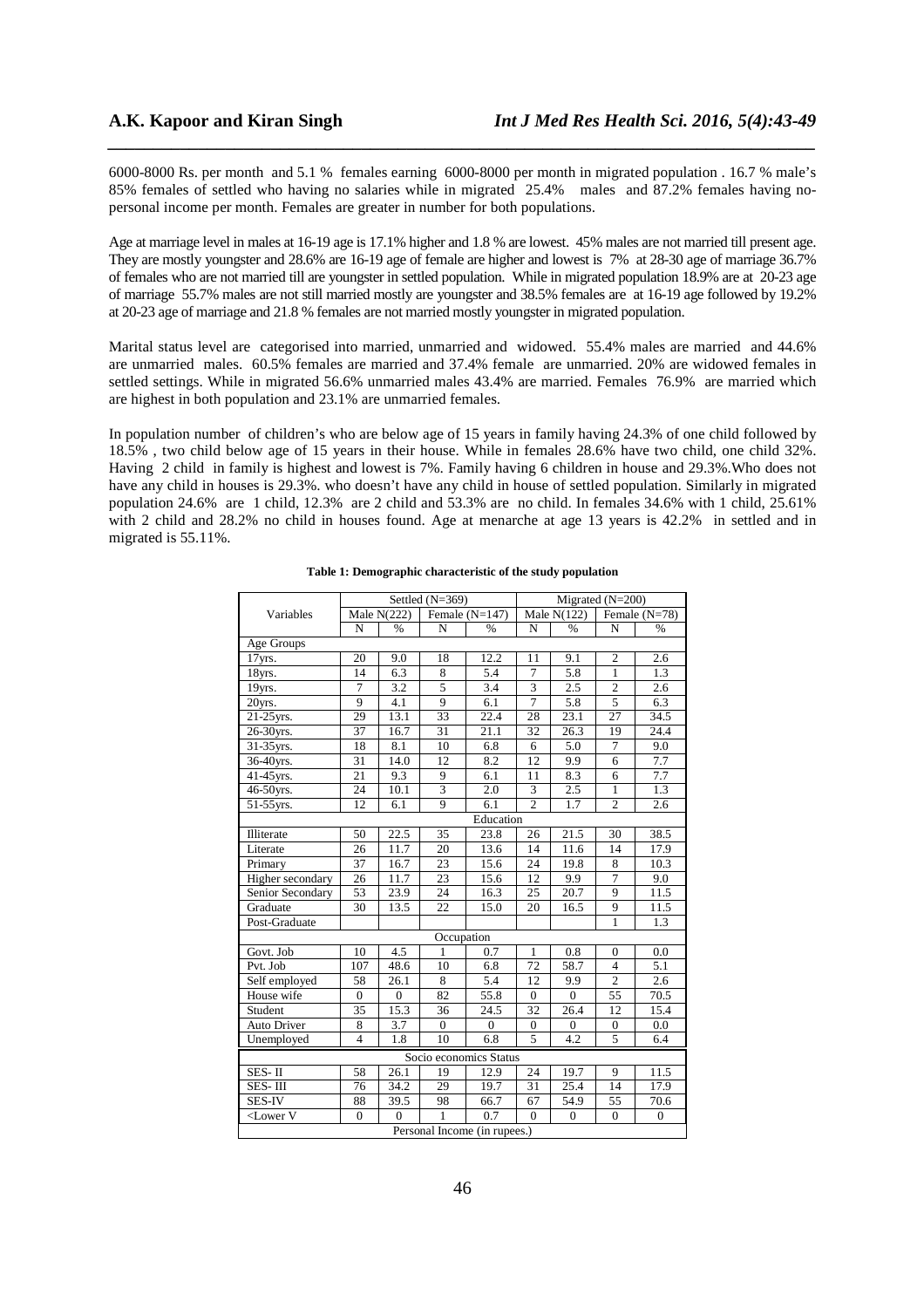| Rs. 0                   | 37             | 16.7     | 123                     | 86.1             | 31               | 25.4             | 68               | 87.2             |
|-------------------------|----------------|----------|-------------------------|------------------|------------------|------------------|------------------|------------------|
| Rs.2000-4000            | 5              | 2.3      | 5                       | 3.5              | 9                | 7.4              | $\Omega$         | $\Omega$         |
| Rs.4001-6000            | 20             | 9        | $\overline{4}$          | 2.0              | 6                | 4.9              | $\overline{c}$   | 2.5              |
| Rs.6001-8000            | 61             | 27.5     | $\overline{\mathbf{3}}$ | 2.1              | 39               | 32               | $\overline{4}$   | 5.1              |
| Rs.8001-10,0001         | 56             | 25.2     | $\overline{5}$          | 3.4              | 22               | 18.1             | $\mathbf{0}$     | $\mathbf{0}$     |
| Rs.10001-12000          | 13             | 5.7      | $\overline{c}$          | 1.4              | 12               | 9.8              | $\mathbf{1}$     | 1.3              |
| Rs.12001-15000          | 15             | 6.8      | $\overline{2}$          | 1.4              | $\mathbf{1}$     | 0.8              | $\overline{2}$   | 2.6              |
| Rs.15001-20000          | $\overline{4}$ | 1.8      | $\overline{2}$          | 1.4              | $\overline{2}$   | 1.6              | $\mathbf{1}$     | 1.3              |
| Rs.20,001 above         | 10             | 4.5      | $\mathbf{1}$            | 0.7              | $\mathbf{0}$     | $\boldsymbol{0}$ | $\mathbf{0}$     | $\mathbf{0}$     |
| Rs.50,000               | $\mathbf{1}$   | 0.5      | $\overline{0}$          | $\Omega$         | $\theta$         | $\boldsymbol{0}$ | $\mathbf{0}$     | $\overline{0}$   |
|                         |                |          | Age at Marriage         |                  |                  |                  |                  |                  |
| Not married             | 100            | 45       | 54                      | 36.7             | 68               | 55.7             | 17               | 21.8             |
| $12-15$ yrs.            | $\overline{4}$ | 1.8      | 13                      | 8.8              | $\overline{2}$   | 1.6              | $\overline{7}$   | 9                |
| 16-19 yrs.              | 38             | 17.1     | 42                      | 28.6             | 22               | 18               | 30               | 38.5             |
| 20-23 yrs.              | 46             | 20.7     | $\overline{35}$         | 23.8             | 23               | 18.9             | 15               | 19.2             |
| 24-27 yrs.              | 25             | 11.3     | $\overline{2}$          | 1.4              | 5                | 4.1              | 8                | 10.3             |
| 28-32 yrs.              | 9              | 4.1      | $\mathbf{1}$            | 0.7              | $\overline{c}$   | 1.6              | $\mathbf{1}$     | 1.3              |
|                         |                |          | <b>Marital Status</b>   |                  |                  |                  |                  |                  |
| Married                 | 123            | 55.4     | 89                      | 60.5             | 53               | 43.4             | 60               | 76.9             |
| Unmarried               | 99             | 44.6     | $\overline{55}$         | 37.4             | 69               | 56.6             | 18               | 23.1             |
| Widow                   | $\mathbf{0}$   | $\Omega$ | $\overline{3}$          | $\overline{2}$   | $\Omega$         | $\mathbf{0}$     | $\mathbf{0}$     | $\overline{0}$   |
|                         |                |          | No. of Children         |                  |                  |                  |                  |                  |
| $\mathbf{0}$            | 108            | 48.6     | 43                      | 29.3             | 65               | 53.3             | 22               | 28.2             |
| $\mathbf 1$             | 54             | 24.3     | 47                      | 32               | 30               | 24.6             | 27               | 34.6             |
| $\overline{2}$          | 41             | 18.5     | 42                      | 28.6             | 15               | 12.3             | 20               | 25.6             |
|                         | 14             | 6.3      | 13                      | 8.8              | 10               | 8.2              | $\overline{7}$   | 9                |
| $\overline{\mathbf{4}}$ | 3              | 1.4      | $\mathbf{1}$            | 0.7              | $\overline{c}$   | 1.6              | $\overline{2}$   | 2.6              |
| $\overline{5}$          | $\overline{c}$ | 0.9      | $\mathbf{0}$            | $\boldsymbol{0}$ | $\boldsymbol{0}$ | $\boldsymbol{0}$ | $\boldsymbol{0}$ | $\boldsymbol{0}$ |
| 6                       | $\theta$       | $\Omega$ | $\mathbf{1}$            | 0.7              | $\overline{0}$   | $\mathbf{0}$     | $\overline{0}$   | $\overline{0}$   |
|                         | Settled        |          |                         | Migrant          |                  |                  |                  |                  |
| Age at menarche         | $\mathbf N$    |          | $\%$                    |                  | N                |                  | $\%$             |                  |
| $<$ 12 yrs.             | 23             |          | 15.6                    |                  | 10               |                  | 12.8             |                  |
| 13 yrs.                 | 62             |          | 42.2                    |                  | 43               |                  | 55.1             |                  |
| 14 yrs.                 | 46             |          | 31.3                    |                  | 14               |                  | 17.9             |                  |
| 15 yrs.                 | 15             |          | 10.2                    |                  | 11               |                  | 14.1             |                  |
| $>16$ yrs.              | $\mathbf{1}$   |          | $\overline{.7}$         |                  | $\overline{0}$   |                  | $\overline{0}$   |                  |

*\_\_\_\_\_\_\_\_\_\_\_\_\_\_\_\_\_\_\_\_\_\_\_\_\_\_\_\_\_\_\_\_\_\_\_\_\_\_\_\_\_\_\_\_\_\_\_\_\_\_\_\_\_\_\_\_\_\_\_\_\_\_\_\_\_\_\_\_\_\_\_\_\_\_\_\_\_\_*

#### **DISCUSSION AND CONCLUSION**

From present study resulted that 23.9% male, 16.3% female of settled population and in migrated population 20.7% male & 11.5% female are obtained senior secondary level education. Whereas it's shocking result that only 1.3% female are obtained post-graduate level education none of the sexes found to be post-graduate level education among settled population.

Occupational levels of the subjects indicate that in settled population males are involved in private jobs 48.6%. While 55% females are house wives, 26.1% males are self-employed, 24.5 % females are students in settled population. Similarly in migrated population 58.7% males are in private jobs and 26.4 % are students and 70.5 % females are house wives and 15.4 % females are students. Mangtani<sup>1</sup>studied the association between four socio-demographic measures (unemployment, overcrowding, low social class and the proportion of migrants from areas of high prevalence of TB) and average level and rate of change of notification rates for TB in 32 London Boroughs and found that average level of notification was correlated with overcrowding and the proportion of migrant but not with unemployment or social class. An association was also found between increase in unemployment and the rate of change in notification rates but the effects was small. The present study was supported by the Mangtani[1] study rate of unemployment affected was small.

Ogboi[6] have concluded that the study revealed that most of the patient presenting with tuberculosis are in the productive age with unemployment and low literacy level serving as potent risk factors for tuberculosis in the study area. This situation creates a risk of multi-drug resistant TB outbreaks. There was a positive relationship between sputum positive, unemployment, education and occupational status. Singh [7] studied on incidence and prevalence of tuberculosis among household contacts of pulmonary tuberculosis patients in a peri urban population of South Delhi, India. They investigated association between household and its members Bcg vaccinations, previous Self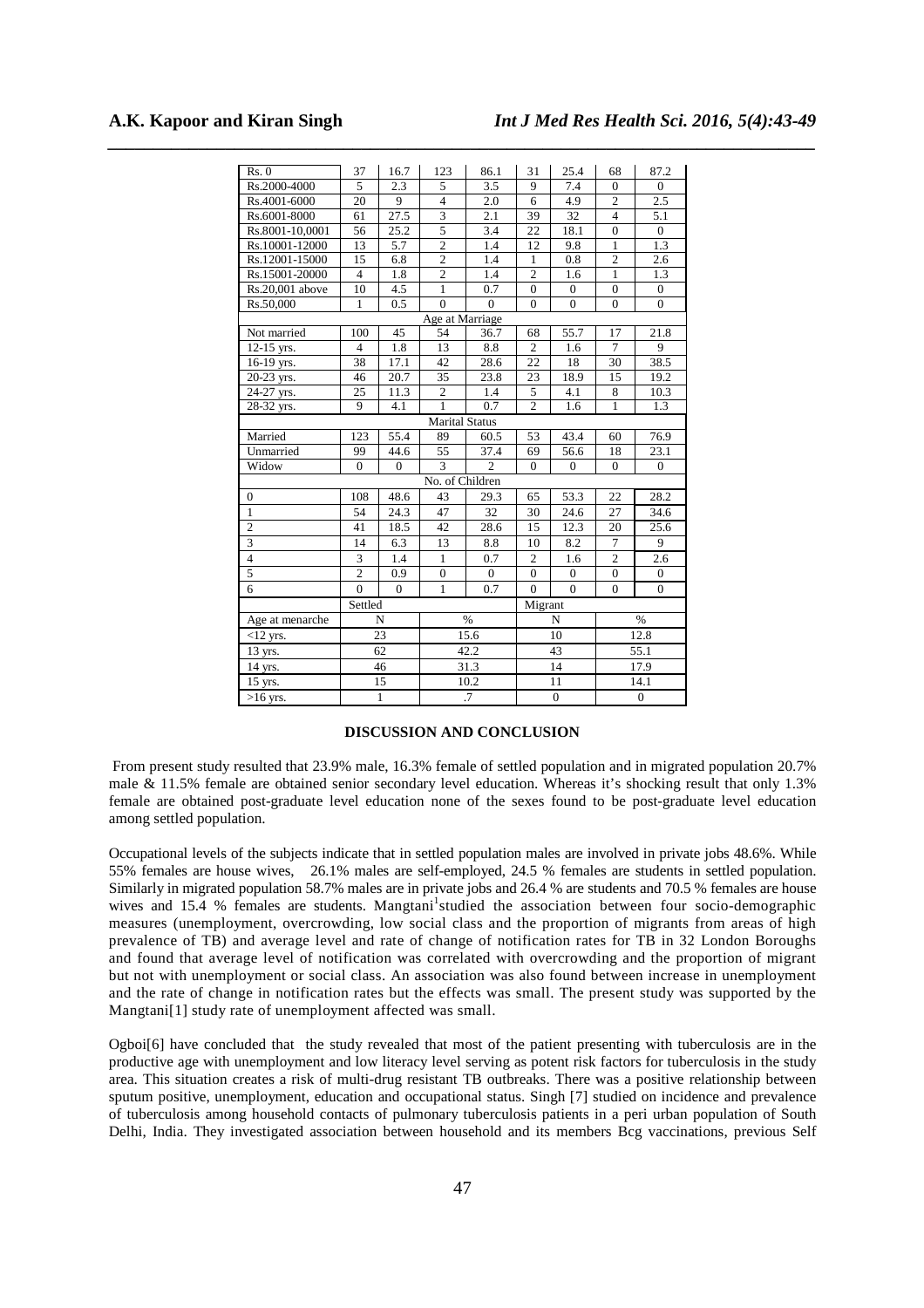history of TB, no. of rooms. They concluded cases carry a high risk of being diseased with TB. Through household transmission, the disease can get manifested in household contact active disease. Their result also indicate that who were not vaccinated with Bcg in childhood carried a significantly higher risk of acquiring TB. Study of the demographic is supported by the Leung[2] in their studies the percentage of population born locally, the percentage of the population widowed or divorced and the percentage of households residing in rooms or bedsits were consistently associated with the standardised notification ratios (SNR) for both periods, being married and in a single household were also significantly associated with the SNR. Using a backward conditional approach, only local birth, being married, and residing in rooms or bedsits were independent predictors of SNR (all P < 0.05). Author concluded that Socio-economic factors other than simple poverty are affecting the district-specific tuberculosis rates in Hong Kong. Zhou[8] investigated TB treatment among migrant TB patients and to identify the factors associated with adherence. Risk factors for adherence were divorced or bereft spouse , patients not receiving TB related health education, in his results output showed that patients marital status received TB related health education before patients evaluation on free treatment policies incentives to adherence and treatment supervisor were factors significantly associated with non-adherence. Strachan<sup>[18]</sup> in their results confirmed Adjustment for a range of other socioeconomic, migration, and lifestyle variables made little difference to the relative risks derived using either community or clinic controls. Coker[13] when prevalence of exposure is taken into account the most important factors in the development of pulmonary tuberculosis in Russia are exposure to raw milk and unemployment. Forssbohm15in his studies females were more likely than males to have EPTB. The age specific odd a were bimodal with a nadir in the age group in the range 15-34 years and a peak in those aged 45-64 years. Oxlade[17] has discussed in their paper that people with low socio-economic status typically live in poor housing and environmental conditions, have greater food insecurity and have less access to quality health any association with TB. Cantwell<sup>14</sup> have concluded that united for in the final model, which also adjusted for interaction between crowding and race/ethnicity. SES impacts TB incidence via both a strong direct effect of crowding, manifested predominantly in overcrowded settings, and a TB-SES health gradient, manifested at all SES levels. SES accounts for much of the increased risk of TB previously associated with race/ethnicity and the impact of socio-economic factor. Hawker<sup>16</sup> in his finding it was poverty was significantly associated with tuberculosis in white population and tuberculosis. In single variable analyses for white residents the only variables significantly associated with tuberculosis rates were the proportion of households with more than 1.5 people per room  $(P = 0.0036)$  and the proportions of residents in such households (P = 0.0085), both of which were positively associated with tuberculosis dates. WHO<sup>12</sup> guideline Children's and other adults are TB usually infected by someone in their immediate house hold. When the positive cases in the household.

*\_\_\_\_\_\_\_\_\_\_\_\_\_\_\_\_\_\_\_\_\_\_\_\_\_\_\_\_\_\_\_\_\_\_\_\_\_\_\_\_\_\_\_\_\_\_\_\_\_\_\_\_\_\_\_\_\_\_\_\_\_\_\_\_\_\_\_\_\_\_\_\_\_\_\_\_\_\_*

TB programme structure by increasing awareness with improved diagnostic services for case detection. With early case detection, proper case treatment and management, integration of TB services into general health services, involvement of communities in TB control activities and improvements in strategic information / public health education / communication especially to the low income and uneducated to reduce TB prevalence and incidence well as the socio-economic impact of the disease is strongly recommended.

#### **Acknowledgement:**

The authors are thankful to Lionex GmBH Germany for financial support under which field work was conducted. The financial grant was sanctioned to Prof. A.K. Kapoor, P.I. of the project. We are also great full to R&D University of Delhi, Delhi for financial support. Thanks to all our subjects for giving their valuable time during field work. Last but not least Miss Monika Saini for support and almighty god for blessings.

#### **REFERENCES**

[1] Gururaj, Maheshwaran (2014). Kuppuswamy's Socio-Economic Status Scale – A Revision of Income Parameter For 2014. International Journal of Recent Trends in Science And Technology ,11(1), 01-02.

[2] Leung, C. C., Yew, W. W., Tam, C. M., Chan, C. K., Chang, K. C., Law, W. S., Wong, M.Y., & Au, K. F. (2004). Socio-economic factors and tuberculosis: a district-based ecological analysis in Hong Kong. The International Journal of Tuberculosis and Lung Disease, 8(8), 958-964.

[3] Mangtani, P., Jolley, D. J., Watson, J. M., & Rodrigues, L. C. (1995). Socioeconomic deprivation and notification rates for tuberculosis in London during 1982-91. BMJ, 310(6985), 963-966.

[4] Middelkoop, K., Bekker, L. G., Morrow, C., Lee, N., & Wood, R. (2014). Decreasing household contribution to TB transmission with age: a retrospective geographic analysis of young people in a South African township. BMC infectious diseases, 14(1), 221.